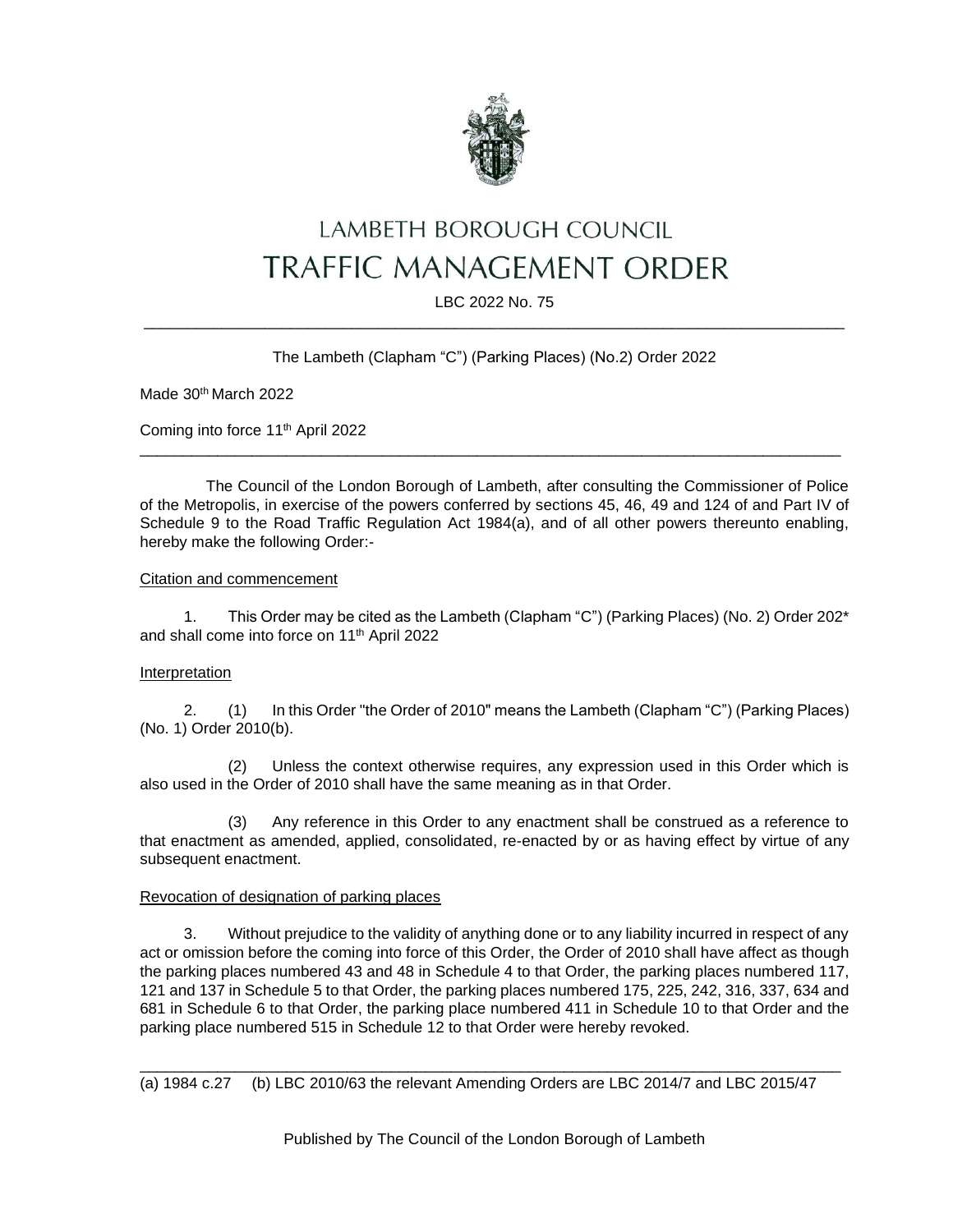# Designation of parking place and application of the Order of 2010 thereto

4. (1) Each area on a highway comprising the length of carriageway of a street specified in column 2 of Schedule 1, 2, 3, 4, 5, 6 or 7 to this Order and bounded on one side of that length by the edge of the carriageway and on the other sides by a white line marking is designated as a parking place.

(2) The reference in this Article to a white line marking shall be construed as a reference to the white line marking (either broken or continuous) provided for in Schedule 7 to the Traffic Signs Regulations and General Directions 2016(a) or, if applicable, authorised by the Secretary of State by virtue of section 64 of the Road Traffic Regulation Act 1984.

(3) The provisions of the Order of 2008 (other than Articles 3 and 16) shall apply to the areas designated as parking places by this Order as if in those provisions any reference to a parking place included a reference to an area designated as a parking place by this Order and as if any reference to Schedule 4 to the Order of 2008 included a reference to Schedule 1 to this Order, any reference to Schedule 5 to the Order of 2008 included a reference to Schedule 2 to this Order, any reference to Schedule 6 to the Order of 2008 included a reference to Schedule 3 to this Order, any reference to Schedule 10 to the Order of 2008 included a reference to Schedule 4 to this Order and any reference to Schedule 12 to the Order of 2008 included a reference to Schedule 5 to this Order.

## Placing of traffic signs, etc.

- 5. The Council shall:-
	- (a) place and maintain traffic signs indicating the limits of each parking place referred to in Schedule 1, 2, 3, 4, 5, 6 or 7 to this Order;
	- (b) place and maintain in or in the vicinity of each parking place referred to in Schedules 1, 2 and 3 to this Order traffic signs indicating that such parking places may be used during the permitted hours for the leaving only of the vehicles specified in Article 4(3) of the Order of 2000;
	- (c) place and maintain in or in the vicinity of each parking place referred to in Schedule 4 to this Order traffic signs indicating that such parking places may be used during the permitted hours for the leaving only of the vehicles specified in Article 4(5) of the Order of 2000;
	- (d) place and maintain in or in the vicinity of each parking place referred to in Schedule 5 to this Order traffic signs indicating that such parking places may be used during the permitted hours for the leaving only of the vehicles specified in Article 4(6) of the Order of 2000;
	- (e) place and maintain in or in the vicinity of each parking place referred to in Schedule 6 and 7 to this Order traffic signs indicating that such parking places may be used during the permitted hours for the leaving only of the vehicles specified in Articles 4(9) and 4(10) respectively of the Order of 2000;

(a) S.I. 2016/362

\_\_\_\_\_\_\_\_\_\_\_\_\_\_\_\_\_\_\_\_\_\_\_\_\_\_\_\_\_\_\_\_\_\_\_\_\_\_\_\_\_\_\_\_\_\_\_\_\_\_\_\_\_\_\_\_\_\_\_\_\_\_\_\_\_\_\_\_\_\_\_\_\_\_\_\_\_\_\_\_\_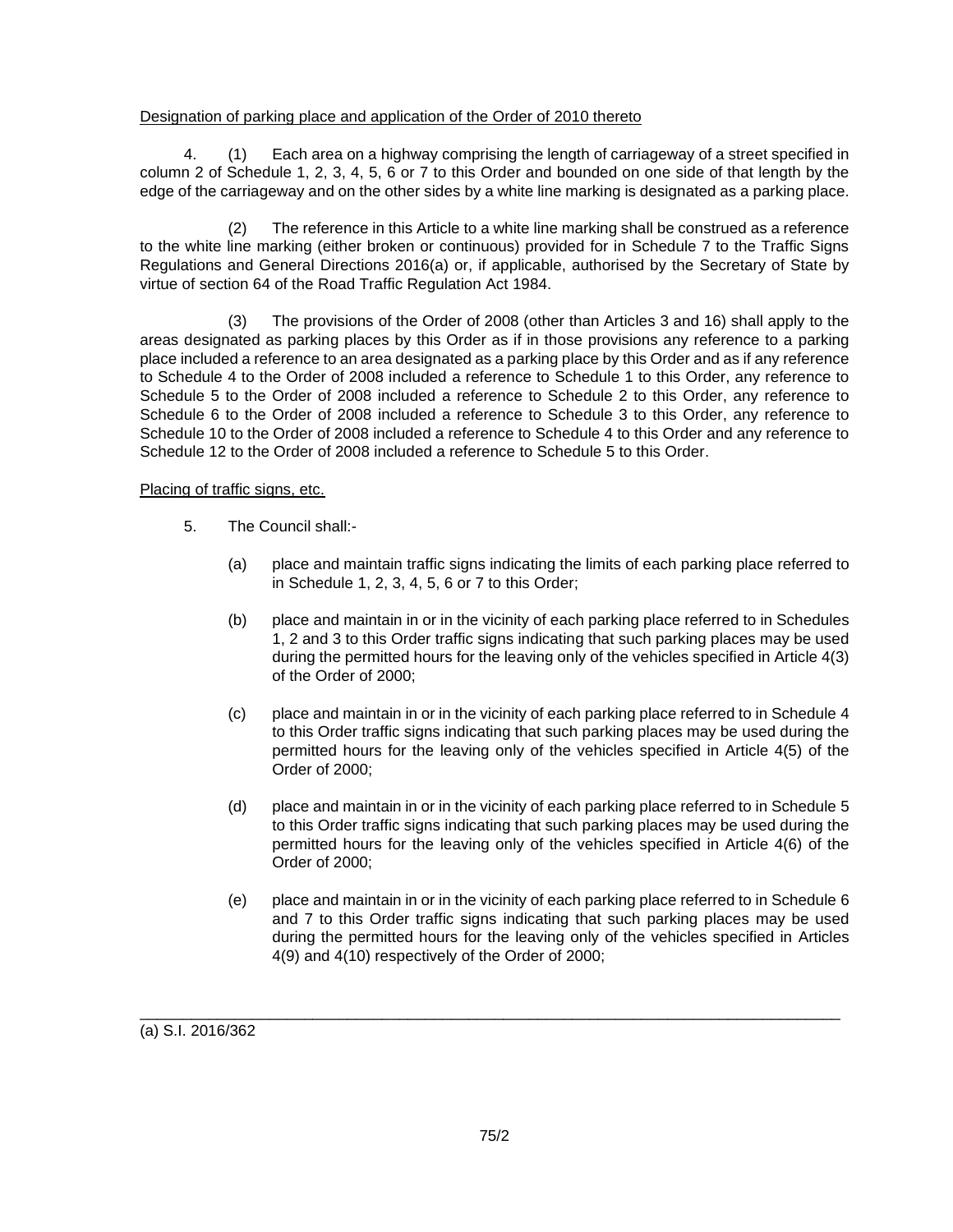- (f) place and maintain traffic signs in or in the vicinity of the parking place referred to in Schedule 5 to this Order indicating –
	- (i) that the parking place may be used by vehicles in respect of which payment of the parking charge is made using the electronic payment system; and
	- (ii) the location identification number of the parking place or part thereof; and
- (g) carry out such other works as is reasonably required for the purposes of the satisfactory operation of the parking place referred to in the Schedule to this Order.

#### Amendments to the Order of 2010

6. Without prejudice to the validity of anything done or to any liability incurred in respect of any act or omission before the coming into force of this Order, the Order of 2010 shall have effect as though:

(a) in Article 2(1) to that Order, in the meanings assigned to the expressions "electronic Lambeth car club permit", "hard copy Lambeth car club permit" and "validate", for the text "Schedule 4, 5, 6, 9, 10, 10A, 11, 12, 13 or 14" there were substituted the text "Sched Schedule 4, 5, 6, 9, 10, 10A, 11, 12, 13, 14, 14A or 14B";

(b) in Article 3(1)(a) of that Order, for the text "Schedule 1, 2, 3, 4, 5, 6, 7, 8, 9, 10, 10A, 11, 12, 13 or 14" there were substituted the text "Schedule 1, 2, 3, 4, 5, 6, 7, 8, 9, 10, 10A, 11, 12, 13, 14, 14A or 14B";

(c) in Article 3(1)(b) of that Order, for the text "Schedule 1, 2, 3, 4, 5, 6, 7, 8, 9, 10, 10A, 11, 12, 13 or 14" there were substituted the text "Schedule 1, 2, 3, 4, 5, 6, 7, 8, 9, 10, 10A, 11, 12, 13, 14, 14A or 14B";

(d) there were added as Articles 4(9) and 4(10) to that Order, the following:

"(9) Each parking place referred to in Schedule 14A may be used, subject to the provisions of this Order, for the leaving during the permitted hours of such vehicles of the class specified in paragraph (1) of this Article:-

- (a) as display in the manner specified in Article 5(9)(a) either a valid hard copy Lambeth resident's permit, a valid hard copy Lambeth car club permit, a valid hard copy Lambeth visitor's permit or a valid hard copy trade permit, issued in respect of that vehicle; or
- (b) in respect of which there has been granted either an electronic Lambeth resident's permit, an electronic Lambeth car club permit, a flexible car club permit, an electronic Lambeth visitor's permit or an electronic trade permit and a hand-held device shows the indication specified in Article 5(9)(b),

provided that the electrical storage battery of that vehicle is in the process of being charged from a mains electrical source adjacent to that parking place.

(10) Each parking place referred to in Schedule 14A may be used, subject to the provisions of this Order, for the leaving during the permitted hours of such vehicles of the class specified in paragraph (1) of this Article:-

> (a) as display in the manner specified in Article 5(10)(a) either a valid hard copy Lambeth resident's permit, a valid hard copy Lambeth business permit, a valid hard copy teacher's permit, a valid hard copy Lambeth car club permit, a valid hard copy Lambeth visitor's permit or a valid hard copy trade permit, issued in respect of that vehicle; or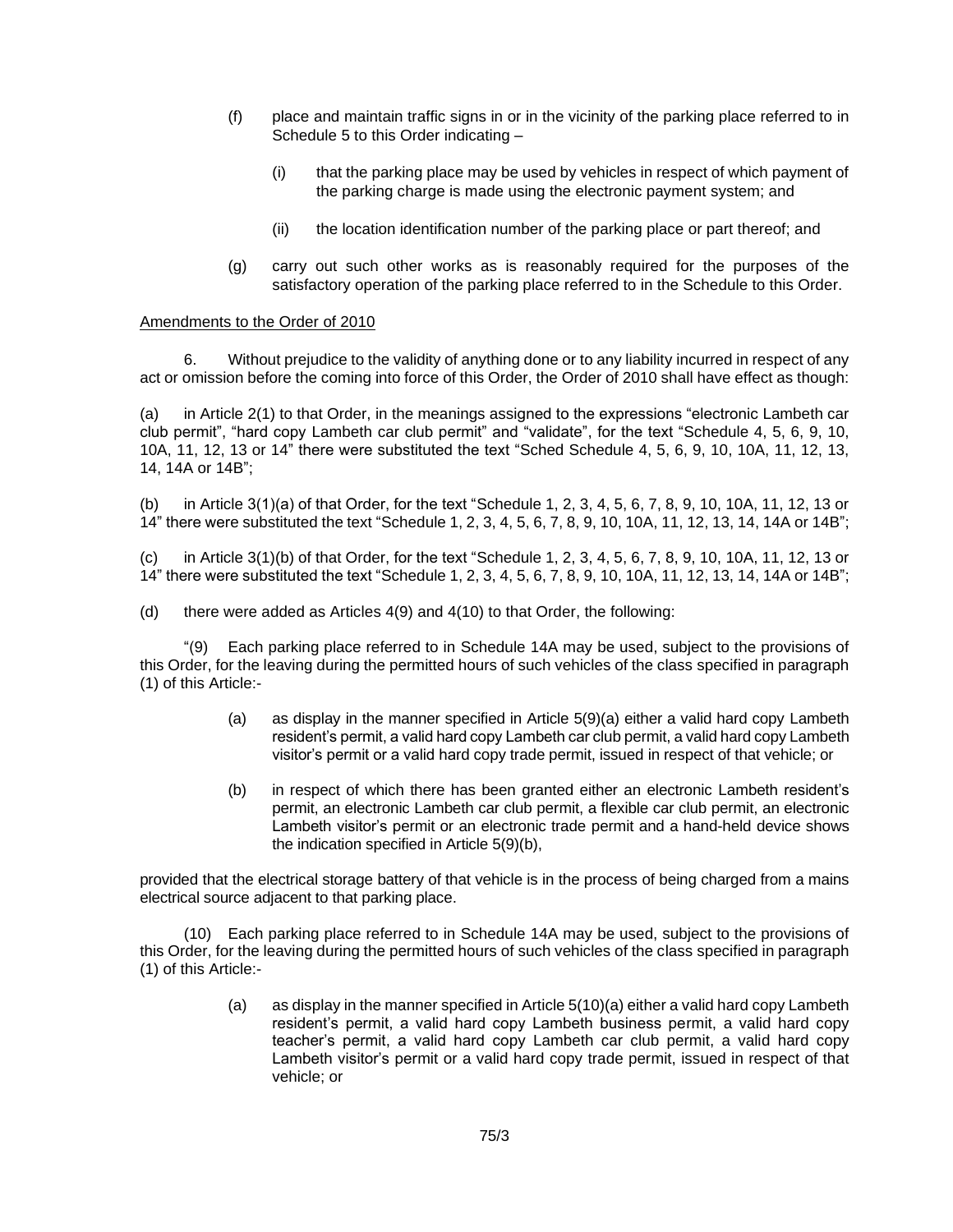(b) in respect of which there has been granted either an electronic Lambeth resident's permit, an electronic Lambeth business permit, an electronic teacher's permit, an electronic Lambeth car club permit, a flexible car club permit, an electronic Lambeth visitor's permit or an electronic trade permit and a hand-held device shows the indication specified in Article 5(10)(b),

provided that the electrical storage battery of that vehicle is in the process of being charged from a mains electrical source adjacent to that parking place.";

(e) there were added as Article 5(9) to that Order, the following:

"(9) At all times during which a vehicle is left in a parking place referred to in Schedule 14A during the permitted hours:-

- (a) it shall display either a valid hard copy Lambeth resident's permit, a valid hard copy Lambeth car club permit, a valid hard copy Lambeth visitor's permit or a valid hard copy trade permit, issued in respect of that vehicle, so that all the particulars on that hard copy Lambeth resident's permit, that hard copy Lambeth car club permit, that hard copy Lambeth visitor's permit or that hard copy trade permit, as the case may be, are clearly visible from outside that vehicle and from the front or nearside of that vehicle; or
- (b) there shall be an indication on a hand-held device that either an electronic Lambeth resident's permit, an electronic Lambeth car club permit, a flexible car club permit, an electronic Lambeth visitor's permit or an electronic trade permit has been granted in respect of that vehicle and the permit is valid.";
- $(f)$  there were added as Article 5(10) to that Order, the following:

"(10) At all times during which a vehicle is left in a parking place referred to in Schedule 14B during the permitted hours:-

- (a) it shall display either a valid hard copy Lambeth resident's permit, a valid hard copy Lambeth business permit, a valid hard copy Lambeth car club permit, a valid hard copy teacher's permit, a valid hard copy Lambeth visitor's permit or a valid hard copy trade permit, issued in respect of that vehicle, so that all the particulars on that hard copy Lambeth resident's permit, that hard copy Lambeth business permit, that hard copy Lambeth car club permit, that hard copy teacher's permit, that hard copy Lambeth visitor's permit or that hard copy trade permit, as the case may be, are clearly visible from outside that vehicle and from the front or nearside of that vehicle; or
- (b) there shall be an indication on a hand-held device that either an electronic Lambeth resident's permit, an electronic Lambeth business permit, an electronic Lambeth car club permit, a flexible car club permit, an electronic teacher's permit, an electronic Lambeth visitor's permit or an electronic trade permit has been granted in respect of that vehicle and the permit is valid."';

(g) in Article 12(1)(a) of that Order, for the text "Schedule 1, 2, 3, 4, 5, 6, 7, 8, 9, 10, 10A, 11, 12, 13 or 14" there were substituted the text "Schedule 1, 2, 3, 4, 5, 6, 7, 8, 9, 10, 10A, 11, 12, 13, 14, 14A or 14B";

- (h) immediately following paragraph (g) of Article 16 of that Order, there were added the following:
	- "(gg) place and maintain in or in the vicinity of each parking place referred to in Schedule 14A or 14B traffic signs indicating that such parking place may be used during the permitted hours for the leaving of the vehicles specified in Article 4(9) or 4(10);";

(i) in Article 20(4) of that Order, for the text "Schedule 4, 5, 6, 7, 8, 9, 10, 10A or 13" there were substituted the text "Schedule 4, 5, 6, 7, 8, 9, 10, 10A, 13, 14A or 14B";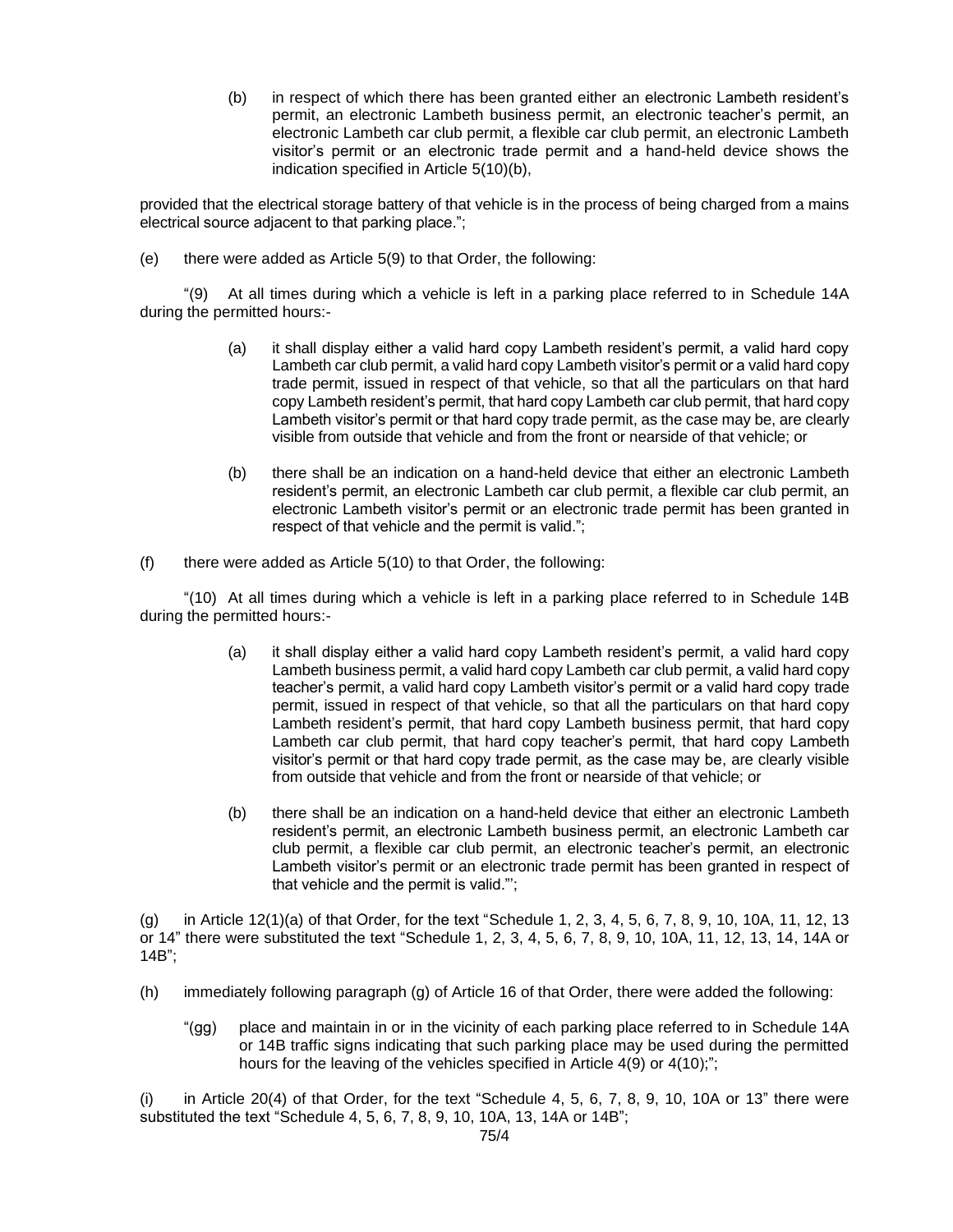(j) for Article 23 of that Order, there were substituted the following:

"23. (1) No vehicle in respect of which payment of the parking charge has been made in accordance with:-

- (a) the provisions of Article 18(1) and which has been taken away from a parking place referred to in Schedule 1, 2, 3, 11 or 12 during the permitted hours; or
- (b) the provisions of Article 18(2) and which has been taken away from a parking place referred to in Schedule 14 during the permitted hours,

shall, until the expiration of 1 hour from the time that vehicle was taken away, again be left in that parking place during the permitted hours.

(2) No vehicle which has been taken away from a parking place referred to in Schedule 14A or 14B during the permitted hours, shall, until the expiration of 2 hours from the time that vehicle was taken away, again be left in that parking place during the permitted hours.";

 $(k)$  in Article 24(3) of that Order, for the text "Schedule 4, 5, 6, 9, 10, 10A, 11, 12, 13 or 14" there were substituted the text "Schedule 4, 5, 6, 9, 10, 10A, 11, 12, 13, 14, 14A or 14B";

 $(l)$  in Article 25(3)(a) of that Order, for the text "Schedule 7, 8, 9, 10, 10A, 11, 12 or 14" there were substituted the text "Schedule 7, 8, 9, 10, 10A, 11, 12, 14 or 14B";

(m) in Article 25(3)(b) of that Order, for the text "Schedule 7, 8, 9, 10, 10A, 11, 12 or 14" there were substituted the text "Schedule 7, 8, 9, 10, 10A, 11, 12, 14 or 14B";

 $(n)$  in Article 26(3) of that Order, for the text "Schedule 4, 5, 6, 9, 10, 10A, 11, 12, 13 or 14" there were substituted the text "Schedule 4, 5, 6, 9, 10, 10A, 11, 12, 13, 14, 14A or 14B";

(o) in Article 27(3) of that Order, for the text "Schedule 4, 5, 6, 9, 10, 10A, 11, 12, 13 or 14" there were substituted the text "Schedule 4, 5, 6, 9, 10, 10A, 11, 12, 13, 14, 14A or 14B";

(p) in Article 28(3) of that Order, for the text "Schedule 7, 8, 9, 10, 10A, 11, 12 or 14" there were substituted the text "Schedule 7, 8, 9, 10, 10A, 11, 12, 14 or 14B";

(q) in Article 29(3)(a) of that Order, for the text "Schedule 1, 2, 3, 11, 12 or 14" there were substituted the text "Schedule 1, 2, 3, 11, 12, 14 or 14B";

 $(r)$  in Article 30(4) of that Order, for the text "Schedule 4, 5, 6, 9, 10, 10A, 11, 12, 13 or 14" there were substituted the text "Sched Schedule 4, 5, 6, 9, 10, 10A, 11, 12, 13, 14, 14A or 14B"; and

(s) there were added as Schedules 14A and 14B to that Order and the headings to those Schedules, the Schedules and the headings to those Schedules set out in Schedules 6 and 7 to this Order.

Dated this thirtieth day of March 2022.

## Ben Stevens Highway Network Manager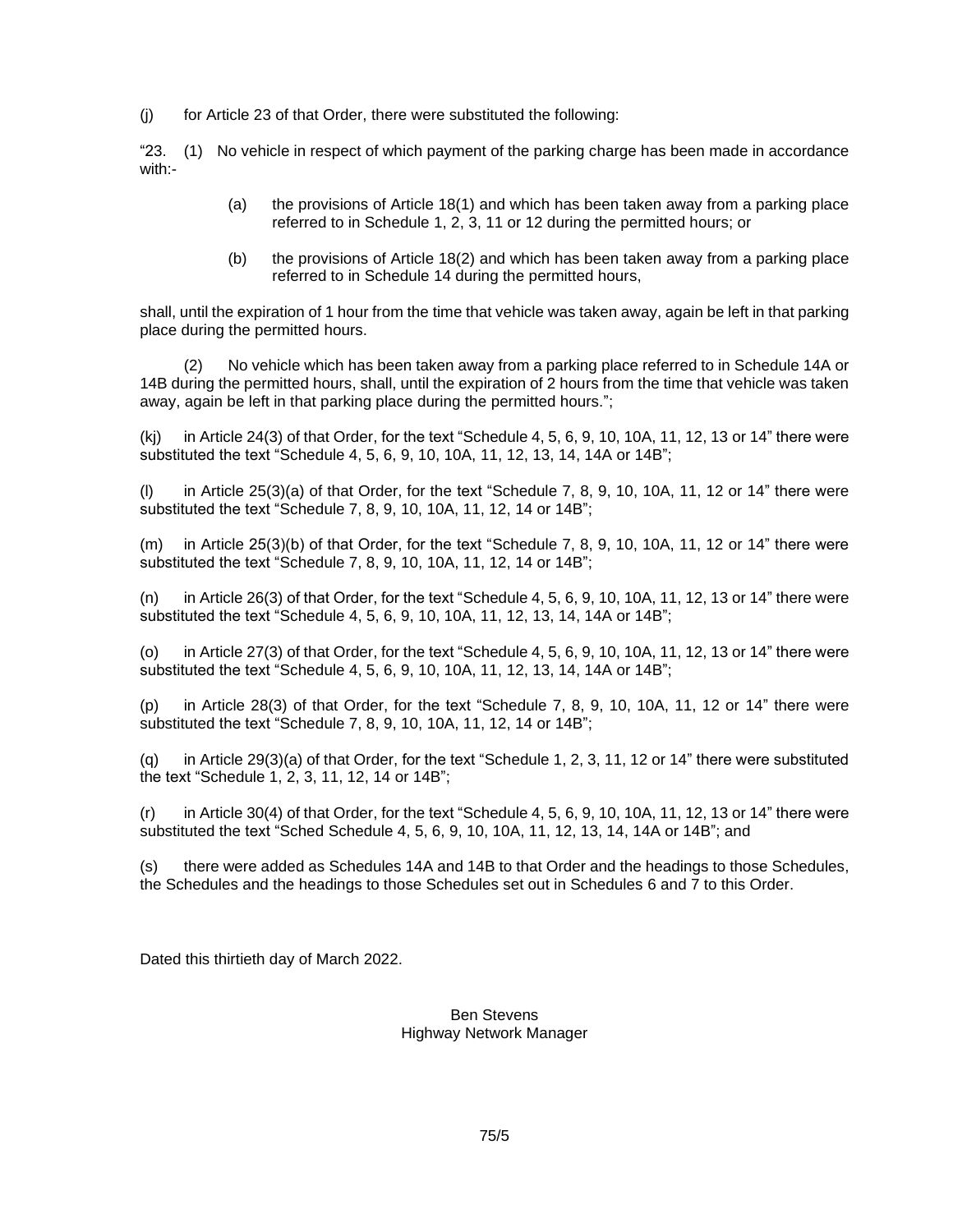#### SCHEDULE 1 (see Article 4)

IN RELATION TO A PARKING PLACE REFERRED TO IN THIS SCHEDULE THE EXPRESSION "PERMITTED HOURS" MEANS THE PERIOD BETWEEN 9 A.M. AND 3.30 P.M. ON MONDAYS TO FRIDAYS INCLUSIVE, ANY SUCH DAY NOT BEING CHRISTMAS DAY, GOOD FRIDAY OR A BANK HOLIDAY.

PARKING PLACES IN WHICH A VEHICLE MAY BE LEFT DURING THE PERMITTED HOURS PROVIDED THE VEHICLE DISPLAYS EITHER A VALID HARD COPY LAMBETH RESIDENT'S PERMIT, A VALID HARD COPY LAMBETH CAR CLUB PERMIT, A VALID HARD COPY LAMBETH VISITOR'S PERMIT OR A VALID HARD COPY TRADE PERMIT, ISSUED IN RESPECT OF THAT VEHICLE, OR THERE APPEARS ON A HAND-HELD DEVICE AN INDICATION THAT AN ELECTRONIC VERSION OF ONE OF THOSE PERMITS OR A FLEXIBLE CAR CLUB PERMIT HAS BEEN GRANTED IN RESPECT OF THAT VEHICLE AND THE PERMIT IS VALID.

| No. of<br>parking<br>place | Designated parking place                                                                                                                                                                                                       | Special<br>manner of<br>standing |
|----------------------------|--------------------------------------------------------------------------------------------------------------------------------------------------------------------------------------------------------------------------------|----------------------------------|
|                            | 2                                                                                                                                                                                                                              | 3                                |
| $\star$                    | THE CHASE, the south-west side, from a point 6.0 metres north-west<br>of the common boundary of Nos. 21 and 23 The Chase north-<br>westward for a distance of 2.5 metres.                                                      |                                  |
| $\star$                    | THE CHASE, the south-west side, from the common boundary of<br>Nos. 21 and 23 The Chase south-eastward for a distance of 1.0<br>metre.                                                                                         |                                  |
| $\star$                    | VICTORIA RISE, the north-east side, from a point 22.5 metres south-<br>east of the south-eastern kerb-line of Wandsworth Road to a point<br>1.3 metres south-east of the common boundary of Nos. 126 and 128<br>Victoria Rise. |                                  |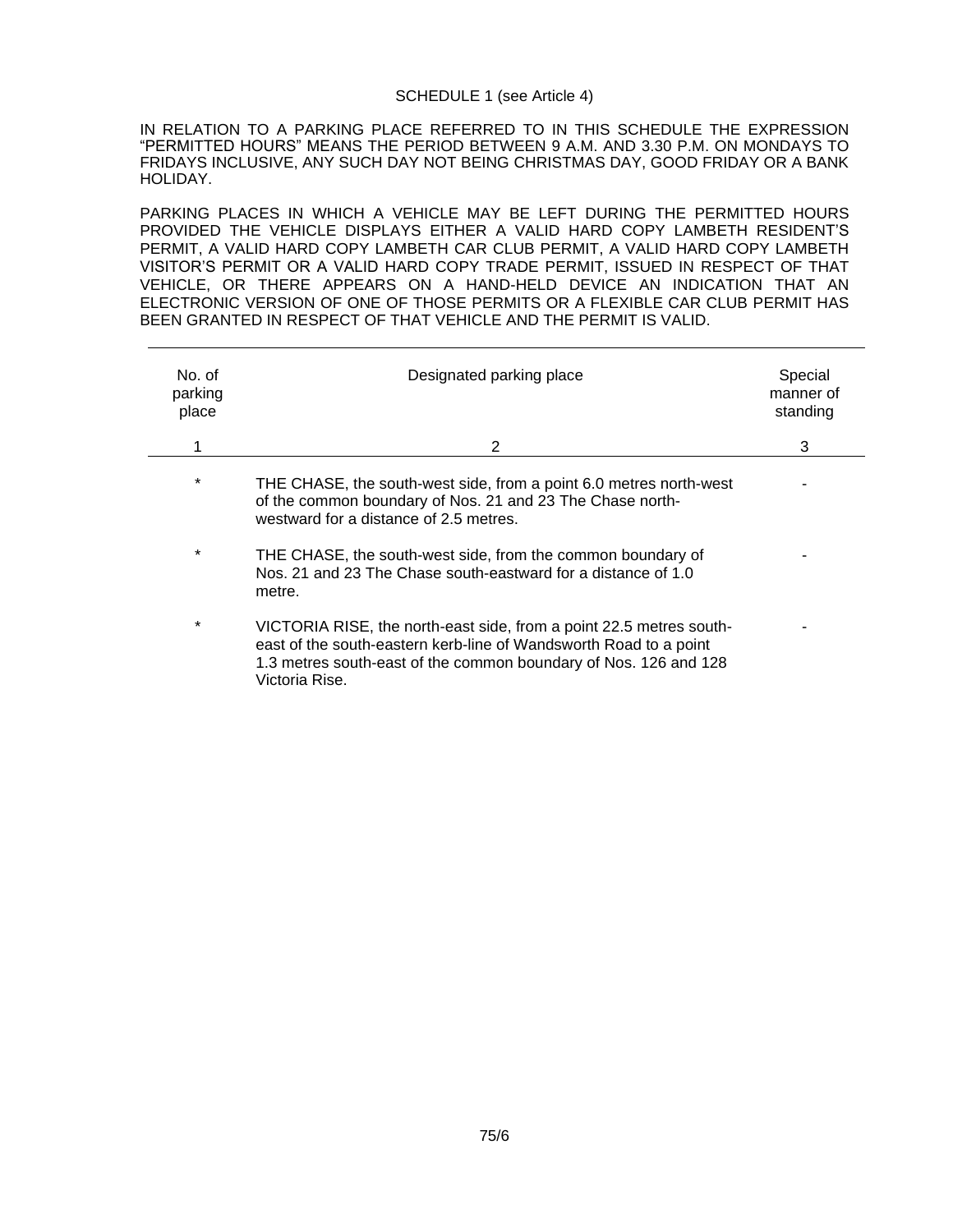#### SCHEDULE 2 (see Article 4)

IN RELATION TO A PARKING PLACE REFERRED TO IN THIS SCHEDULE THE EXPRESSION "PERMITTED HOURS" MEANS THE PERIOD BETWEEN 8.30 A.M. AND 6.30 P.M. ON MONDAYS TO FRIDAYS INCLUSIVE, ANY SUCH DAY NOT BEING CHRISTMAS DAY, GOOD FRIDAY OR A BANK HOLIDAY.

PARKING PLACES IN WHICH A VEHICLE MAY BE LEFT DURING THE PERMITTED HOURS PROVIDED THE VEHICLE DISPLAYS EITHER A VALID HARD COPY LAMBETH RESIDENT'S PERMIT, A VALID HARD COPY LAMBETH CAR CLUB PERMIT, A VALID HARD COPY LAMBETH VISITOR'S PERMIT OR A VALID HARD COPY TRADE PERMIT, ISSUED IN RESPECT OF THAT VEHICLE, OR THERE APPEARS ON A HAND-HELD DEVICE AN INDICATION THAT AN ELECTRONIC VERSION OF ONE OF THOSE PERMITS OR A FLEXIBLE CAR CLUB PERMIT HAS BEEN GRANTED IN RESPECT OF THAT VEHICLE AND THE PERMIT IS VALID.

| No. of<br>parking<br>place | Designated parking place                                                                                                                                                                                                       | Special<br>manner of<br>standing |
|----------------------------|--------------------------------------------------------------------------------------------------------------------------------------------------------------------------------------------------------------------------------|----------------------------------|
| 1                          | 2                                                                                                                                                                                                                              | 3                                |
| $\star$                    | KILLYON ROAD, the north-east side, from the party wall of Nos. 58<br>and 60 Killyon Road to a point 18.0 metres south-east of the party<br>wall of Nos. 30 and 32 Killyon Road.                                                |                                  |
| $\star$                    | KILLYON ROAD, the north-east side, from a point 24.0 metres south-<br>east of the party wall of Nos. 30 and 32 Killyon Road to a point 4.0<br>metres south-east of the party wall of Nos. 2 and 4 Killyon Road.                |                                  |
| $\star$                    | KILLYON ROAD, the south-west side, from a point 0.3 metres south-<br>east of the common boundary of Nos. 31 and 33 Killyon Road to a<br>point 0.3 metres south-east of the common boundary of Nos. 25 and<br>27 Killyon Road.  |                                  |
| $\ast$                     | OFFERTON ROAD, the south-west side, from a point 2.8 metres<br>south-east of the north-western boundary of No. 18 Offerton Road to<br>a point 6.0 metres north-west of the common boundary of Nos. 23<br>and 24 Offerton Road. |                                  |
| $\star$                    | OFFERTON ROAD, the south-west side, from the common boundary<br>of Nos. 23 and 24 Offerton Road to the common boundary of Nos. 26<br>and 27 Offerton Road.                                                                     |                                  |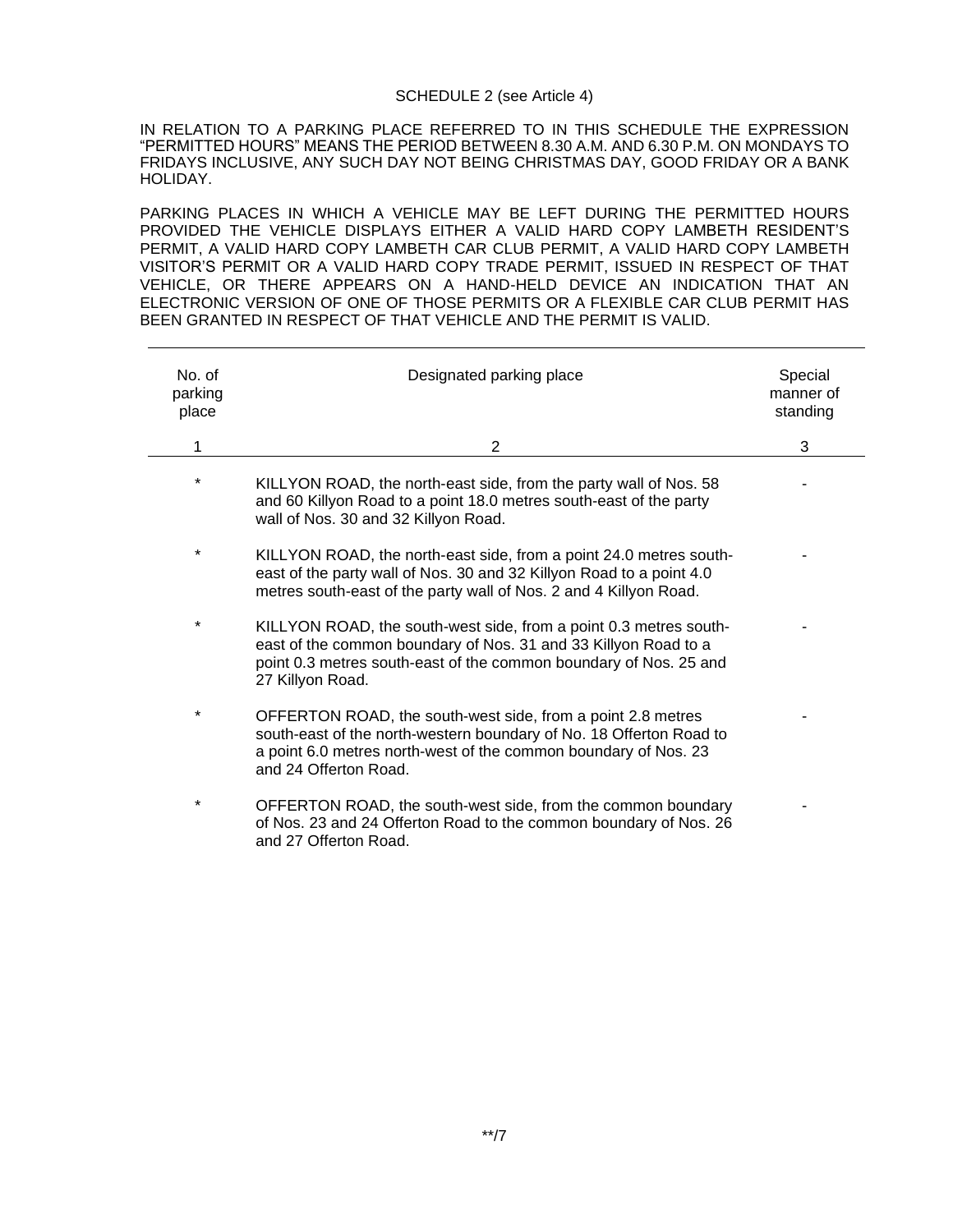#### SCHEDULE 3 (see Article 4)

IN RELATION TO A PARKING PLACE REFERRED TO IN THIS SCHEDULE THE EXPRESSION "PERMITTED HOURS" MEANS THE PERIOD BETWEEN 8.30 A.M. AND 8.30 P.M. ON MONDAYS TO FRIDAYS INCLUSIVE, ANY SUCH DAY NOT BEING CHRISTMAS DAY, GOOD FRIDAY OR A BANK HOLIDAY.

PARKING PLACES IN WHICH A VEHICLE MAY BE LEFT DURING THE PERMITTED HOURS PROVIDED THE VEHICLE DISPLAYS EITHER A VALID HARD COPY LAMBETH RESIDENT'S PERMIT, A VALID HARD COPY LAMBETH CAR CLUB PERMIT, A VALID HARD COPY LAMBETH VISITOR'S PERMIT OR A VALID HARD COPY TRADE PERMIT, ISSUED IN RESPECT OF THAT VEHICLE, OR THERE APPEARS ON A HAND-HELD DEVICE AN INDICATION THAT AN ELECTRONIC VERSION OF ONE OF THOSE PERMITS OR A FLEXIBLE CAR CLUB PERMIT HAS BEEN GRANTED IN RESPECT OF THAT VEHICLE AND THE PERMIT IS VALID.

| No. of<br>parking<br>place | Designated parking place                                                                                                                                                                                                                      | Special<br>manner of<br>standing |
|----------------------------|-----------------------------------------------------------------------------------------------------------------------------------------------------------------------------------------------------------------------------------------------|----------------------------------|
| 1                          | $\overline{2}$                                                                                                                                                                                                                                | 3                                |
| $\ast$                     | CLAPHAM MANOR STREET, the north-east side, from a point 6.6<br>metres south-east of the party wall of Nos. 3 and 5 Clapham Manor<br>Street to a point 5.8 metres north-west of the common boundary of<br>Nos. 21 and 23 Clapham Manor Street. |                                  |
| $\star$                    | CLAPHAM MANOR STREET, the north-east side, from a point 0.2<br>metres south-east of the common boundary of Nos. 21 and 23<br>Clapham Manor Street to the common boundary of Nos. 27 and 29<br>Clapham Manor Street.                           |                                  |
| $\ast$                     | LARKHALL RISE, the north side, from the common boundary of Nos.<br>78 and 80 Larkhall Rise to a point 8.5 metres east of the eastern<br>kerb-line of Netherford Road.                                                                         |                                  |
| $\star$                    | LARKHALL RISE, the south side, from a point 7.5 metres east of the<br>eastern kerb-line of Cubitt Terrace to a point 13.3 metres west of the<br>common boundary of Nos. 95 and 97 Larkhall Rise.                                              |                                  |
| $\star$                    | LYDON ROAD, the south-east side, from a point 38.5 metres north-<br>east of the north-eastern kerb-line of Orlando Road to a point 0.5<br>metres south-west of the common boundary of Nos. 21 and 23 Lydon<br>Road.                           |                                  |
| $\star$                    | LYDON ROAD, the south-east side, from a point 5.5 metres north-<br>east of the common boundary of Nos. 21 and 23 Lydon Road to a<br>point 5.5 metres north-east of the common boundary of Nos. 15 and<br>17 Lydon Road.                       |                                  |
| $\star$                    | ROZEL ROAD, the south-west side, from a point 5.5 metres south-<br>east of the south-eastern kerb-line of Turret Grove to a point 10.8<br>metres north-west of the north-western boundary of No. 10 Rozel<br>Road.                            |                                  |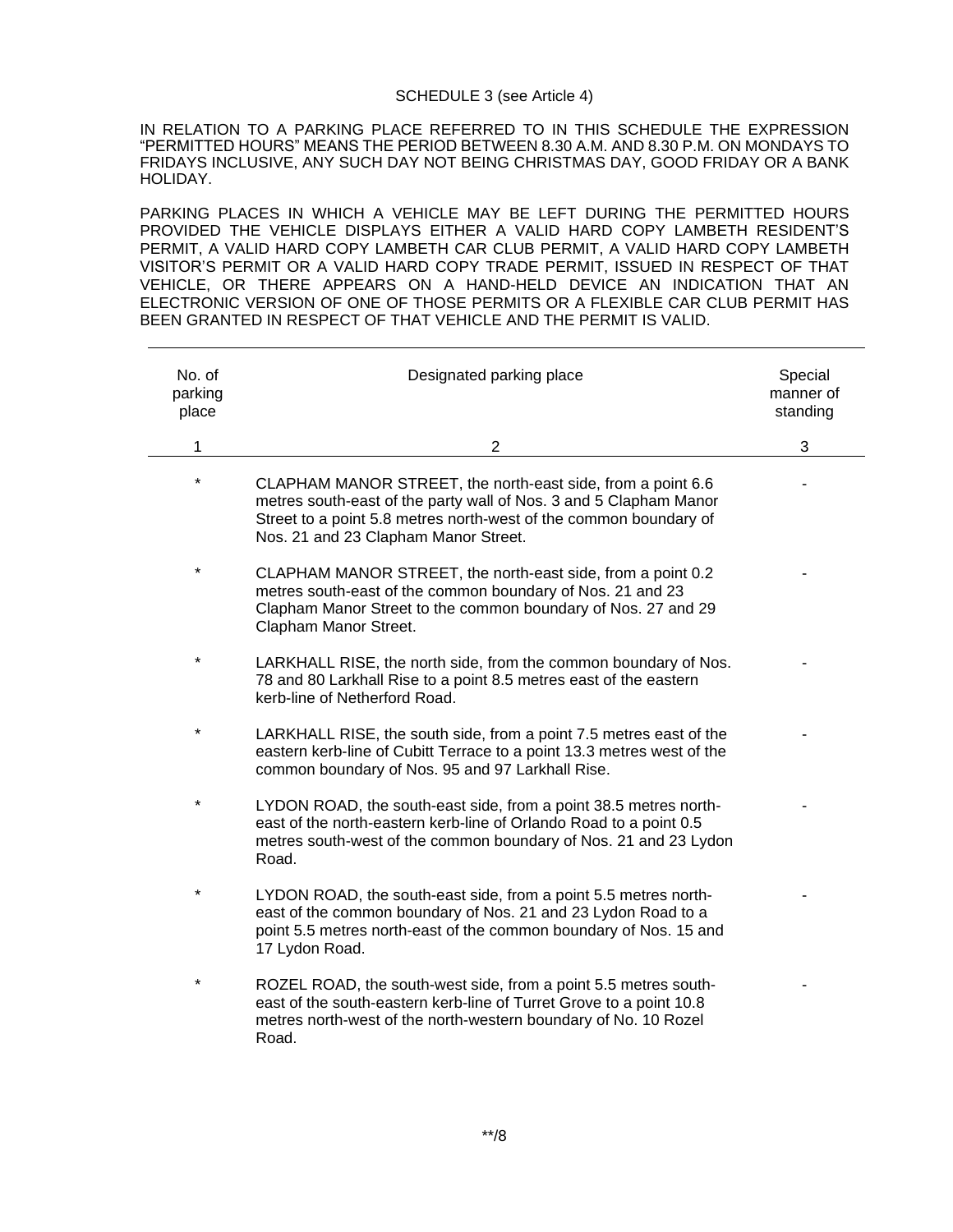| No. of<br>parking<br>place | Designated parking place                                                                                                                                                                                                                       | Special<br>manner of<br>standing |
|----------------------------|------------------------------------------------------------------------------------------------------------------------------------------------------------------------------------------------------------------------------------------------|----------------------------------|
|                            | 2                                                                                                                                                                                                                                              | 3                                |
| $\star$                    | TREMADOC ROAD, the north-east side, from a point 7.0 metres<br>north-west of the north-western kerb-line of Kendoa Road to a point<br>1.0 metre south-east of the common boundary of No. 33 and 35<br>Tremadoc Road.                           |                                  |
| $\star$                    | TREMADOC ROAD, the north-east side, from a point 5.0 metres<br>north-west of the common boundary of No. 33 and 35 Tremadoc<br>Road to a point 7.0 metres south-east of a point opposite the<br>common boundary of No. 22 and 24 Tremadoc Road. |                                  |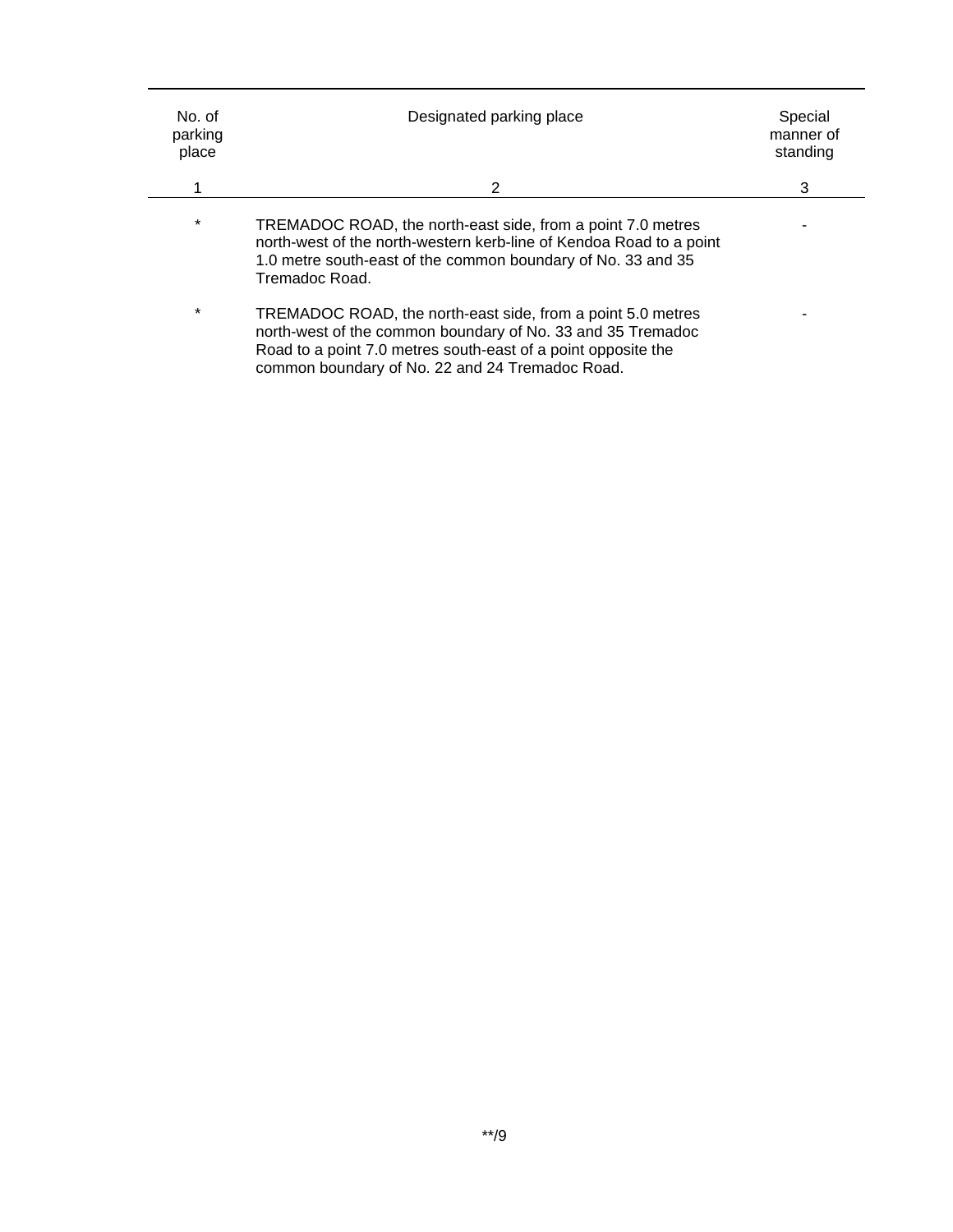#### SCHEDULE 4 (see Article 4)

IN RELATION TO A PARKING PLACE REFERRED TO IN THIS SCHEDULE THE EXPRESSION "PERMITTED HOURS" MEANS THE PERIOD BETWEEN 8.30 A.M. AND 6.30 P.M. ON MONDAYS TO FRIDAYS INCLUSIVE, ANY SUCH DAY NOT BEING CHRISTMAS DAY, GOOD FRIDAY OR A BANK HOLIDAY.

PARKING PLACES IN WHICH A VEHICLE MAY BE LEFT DURING THE PERMITTED HOURS PROVIDED THE VEHICLE DISPLAYS EITHER A VALID HARD COPY LAMBETH RESIDENT'S PERMIT, A VALID HARD COPY LAMBETH BUSINESS PERMIT, A VALID HARD COPY LAMBETH CAR CLUB PERMIT, A VALID HARD COPY TEACHER'S PERMIT, A VALID HARD COPY LAMBETH VISITOR'S PERMIT OR A VALID HARD COPY TRADE PERMIT, ISSUED IN RESPECT OF THAT VEHICLE, OR THERE APPEARS ON A HAND-HELD DEVICE AN INDICATION THAT AN ELECTRONIC VERSION OF ONE OF THOSE PERMITS OR A FLEXIBLE CAR CLUB PERMIT HAS BEEN GRANTED IN RESPECT OF THAT VEHICLE AND THE PERMIT IS VALID.

| No. of<br>parking<br>place | Designated parking place                                                                                                                                                                                                    | Special<br>manner of<br>standing |
|----------------------------|-----------------------------------------------------------------------------------------------------------------------------------------------------------------------------------------------------------------------------|----------------------------------|
|                            | 2                                                                                                                                                                                                                           | 3                                |
| $\star$                    | LAMBOURN ROAD, the south-west side, from a point 10.1 metres<br>north-west of the north-western kerb-line of Lillieshall Road to a point<br>1.5 metres south-east of the south-eastern boundary of No. 40<br>Lambourn Road. |                                  |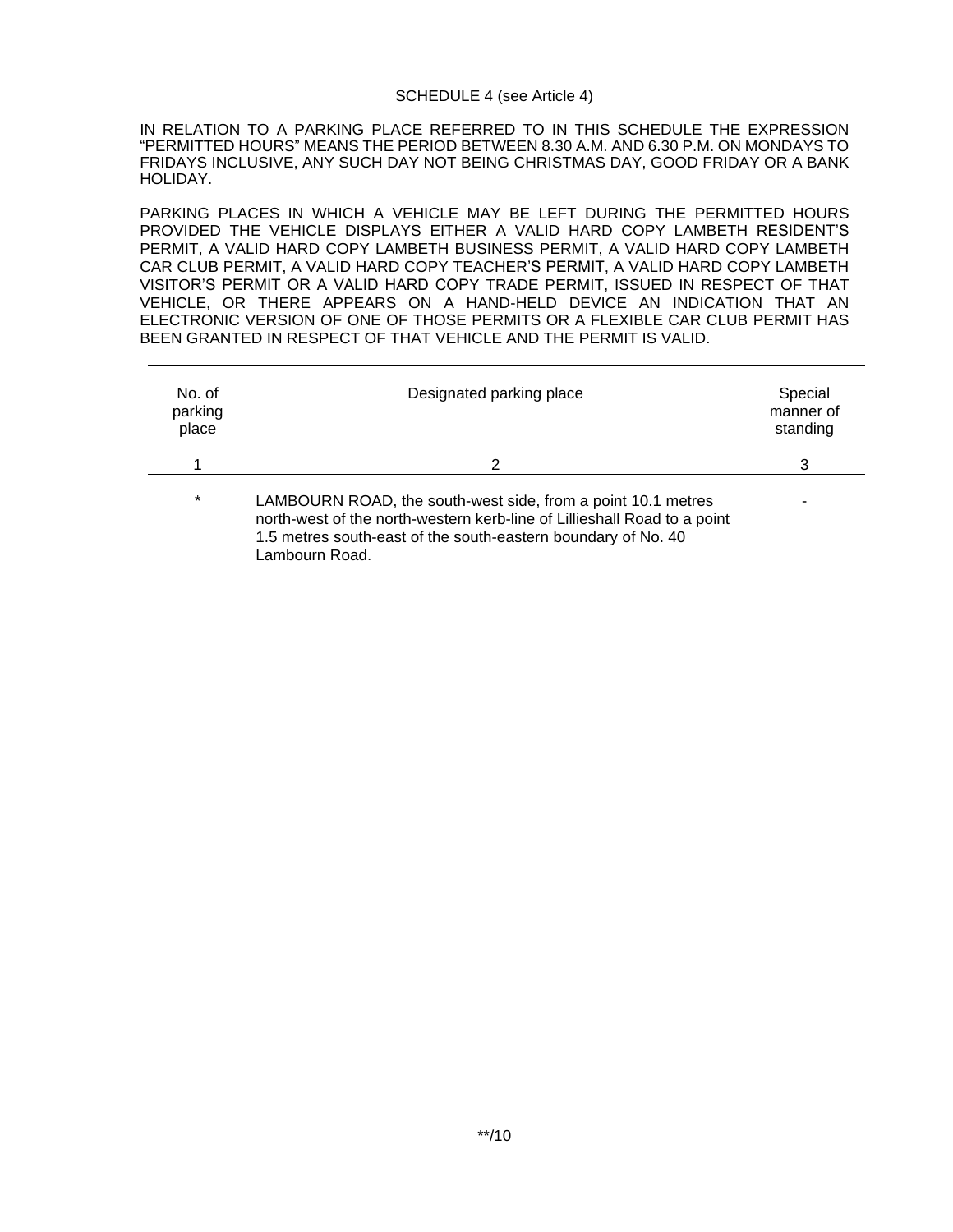#### SCHEDULE 5 (see Article 4)

IN RELATION TO A PARKING PLACE REFERRED TO IN THIS SCHEDULE THE EXPRESSION "PERMITTED HOURS" MEANS THE PERIOD BETWEEN 8.30 A.M AND 6.30 P.M. ON MONDAYS TO FRIDAYS INCLUSIVE, ANY SUCH DAY NOT BEING CHRISTMAS DAY, GOOD FRIDAY OR A BANK HOLIDAY.

PARKING PLACES IN WHICH A VEHICLE MAY BE LEFT DURING THE PERMITTED HOURS PROVIDED:-

- (A) THE PARKING CHARGE HAS BEEN PAID USING THE ELECTRONIC PAYMENT SYSTEM (AND THE VEHICLE IS LEFT FOR NOT MORE THAN A MAXIMUM PERIOD OF FOUR HOURS); OR
- (B) THE VEHICLE DISPLAYS EITHER A VALID HARD COPY LAMBETH RESIDENT'S PERMIT, A VALID HARD COPY LAMBETH BUSINESS PERMIT, A VALID HARD COPY LAMBETH CAR CLUB PERMIT, A VALID HARD COPY TEACHER'S PERMIT, A VALID HARD COPY HEALTH CARE PERMIT, A VALID HARD COPY LAMBETH VISITOR'S PERMIT OR A VALID HARD COPY TRADE PERMIT, ISSUED IN RESPECT OF THAT VEHICLE, OR THERE APPEARS ON A HAND-HELD DEVICE AN INDICATION THAT AN ELECTRONIC VERSION OF ONE OF THOSE PERMITS OR A FLEXIBLE CAR CLUB PERMIT HAS BEEN GRANTED IN RESPECT OF THAT VEHICLE AND THE PERMIT IS VALID.

| No. of<br>parking<br>place | Designated parking place                                                                                                            | Special<br>manner of<br>standing |
|----------------------------|-------------------------------------------------------------------------------------------------------------------------------------|----------------------------------|
|                            | 2                                                                                                                                   | 3                                |
| $\star$                    | PEARDON STREET, the north-west side, from a point 8.0 metres<br>south-west of a point opposite the south-westernmost wall of No. 12 | ۰                                |

Peardon Street south-westward for a distance of 19.5 metres.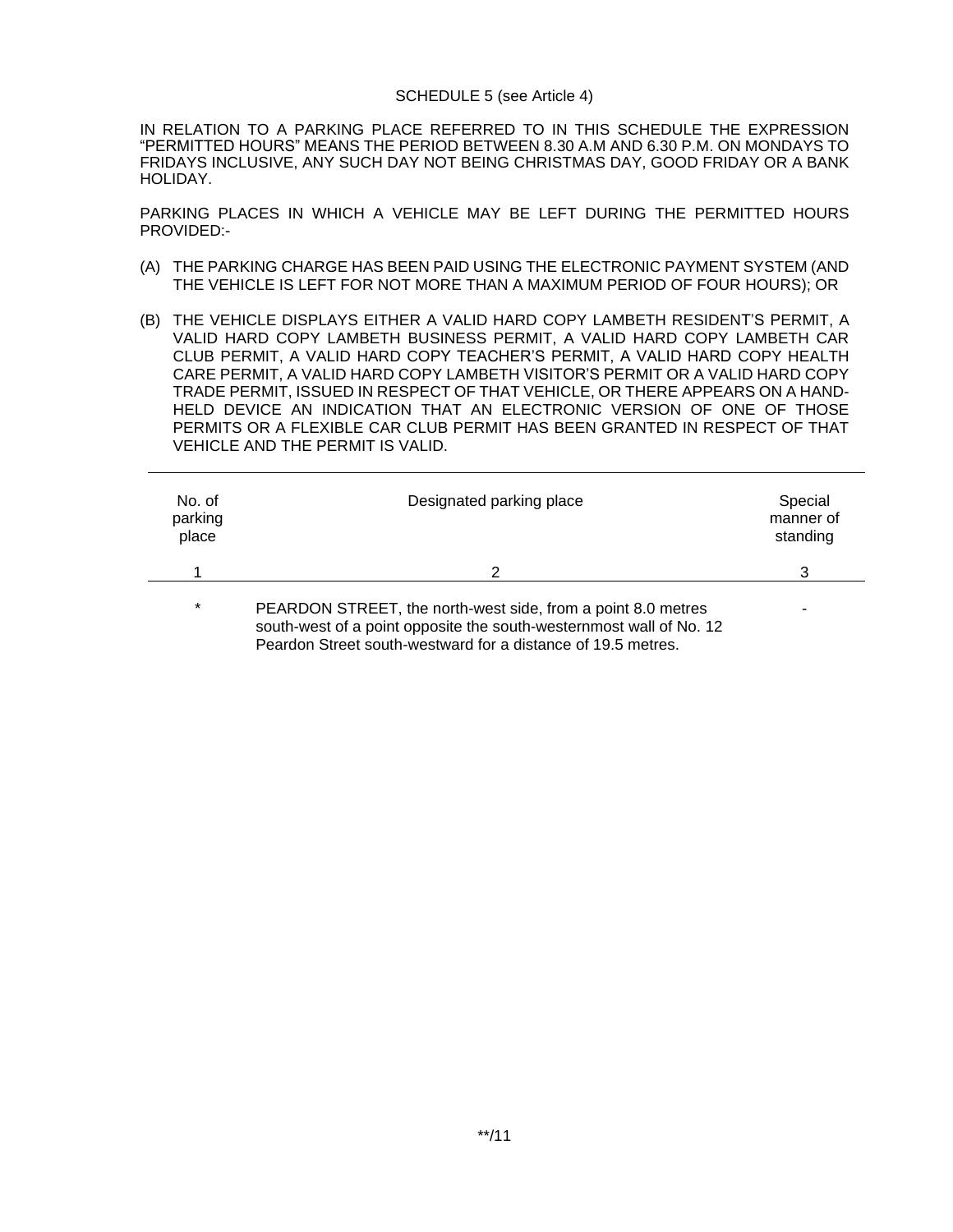# SCHEDULE 14A (see Articles 3 and 4(9))

IN RELATION TO A PARKING PLACE REFERRED TO IN THIS SCHEDULE THE EXPRESSION "PERMITTED HOURS" MEANS AT ANY TIME.

PARKING PLACES IN WHICH A VEHICLE MAY BE LEFT DURING THE PERMITTED HOURS PROVIDED THE VEHICLE DISPLAYS EITHER A VALID HARD COPY LAMBETH RESIDENT'S PERMIT, A VALID HARD COPY LAMBETH CAR CLUB PERMIT, A VALID HARD COPY LAMBETH VISITOR'S PERMIT OR A VALID HARD COPY TRADE PERMIT, ISSUED IN RESPECT OF THAT VEHICLE, OR THERE APPEARS ON A HAND-HELD DEVICE AN INDICATION THAT AN ELECTRONIC VERSION OF ONE OF THOSE PERMITS OR A FLEXIBLE CAR CLUB PERMIT HAS BEEN GRANTED IN RESPECT OF THAT VEHICLE AND THE PERMIT IS VALID, PROVIDED THAT THE ELECTRICAL STORAGE BATTERY OF THAT VEHICLE IS IN THE PROCESS OF BEING CHARGED FROM A MAINS ELECTRICAL SOURCE ADJACENT TO THAT PARKING PLACE.

| Parking<br>place<br>No. | Designated parking place<br>2                                                                                                                                                                | Special<br>manner of<br>standing<br>3 |
|-------------------------|----------------------------------------------------------------------------------------------------------------------------------------------------------------------------------------------|---------------------------------------|
| 1.                      | CLAPHAM MANOR STREET, the north-east side, from a point 0.2 metres<br>south-east of the common boundary of Nos. 21 and 23 Clapham Manor<br>Street north-westward for a distance of 6 metres. |                                       |
| 2                       | LYDON ROAD, the south-east side, from a point 0.5 metres south-west of<br>the common boundary of Nos. 21 and 23 Lydon Road north-eastward for<br>a distance of 6 metres.                     |                                       |
| 3                       | OFFERTON ROAD, the south-west side, from the common boundary of<br>Nos. 23 and 24 Offerton Road north-westward for a distance of 6 metres.                                                   |                                       |
| 4                       | TREMADOC ROAD, the north-east side, from a point 1.0 metre south-<br>east of the common boundary of Nos. 33 and 35 Tremadoc Road north-<br>westward for a distance of 6 metres.              |                                       |